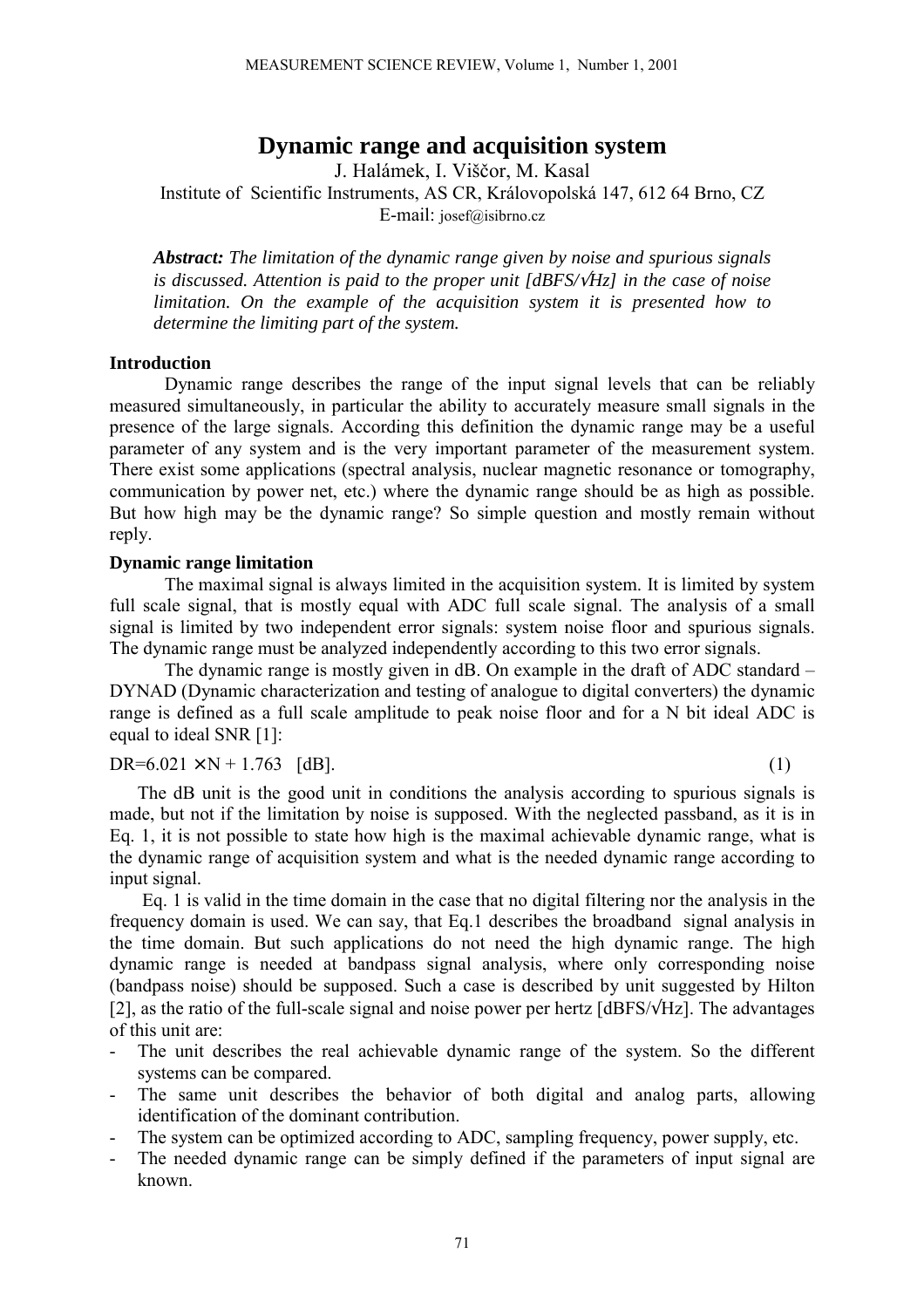The contribution of different methods and algorithms can be defined by this unit.

# **Limitation by noise**

First we analyze the simplest acquisition system, i.e. the system without input preamplifier. In this case the dynamic range is limited by ADC and the dynamic range in  $dBFS/\sqrt{Hz}$  is:

 $DR = SNR + 10 \times log(fs/2),$  (2)

where SNR is ADC dynamic range in dB:

SNR= $6.02 \times$  Neff  $+1.76$ 

while fs is the sampling frequency and Neff is the number of ADC effective bits. If SNR does not depend on fs, the maximal dynamic range corresponds to maximal fs. If some coupling between analog and digital part exists, the SNR depends on fs and the optimal fs is given by maximum of Eq. 2.

If the preamplifier is used, the dynamic range may be limited by ADC or by preamplifier and is:

$$
DR_{AQ} = 10 \times log((FS/2.8)^{2} / (Pn_{R} + Pn_{OP} + Pn_{ADC})) + 10 \times log(fs/2)
$$
\n(3)

where  $\text{Pn}_{\text{R}}$ ,  $\text{Pn}_{\text{OP}}$ , and  $\text{Pn}_{\text{ADC}}$  are output noise powers of the input resistor, preamplifier, and ADC respectively. Pn<sub>R</sub> and Pn<sub>OP</sub> are the function of the used gain of preamplifier and there exist some cut-off gain  $G<sub>c</sub>$ , given by:

$$
Pn_R(G_c) + Pn_{OP}(G_c) = Pn_{ADC}
$$
\n
$$
(4)
$$

If the gain of acquisition system is lower than  $G_c$ , than the dynamic range is limited by ADC. If the gain is higher, then the dynamic range is limited by preamplifier.

Similar results are achieved, if the noise figure of the acquisition system is analyzed. The results are presented in Fig. 1 and 2. In this case the broadband low noise preamplifier with OPA687 and an ideal ADC with SNR=75 dB, fs=66 MHz, and FS=2 V were supposed. The parameters of ADC correspond to the parameters of AD6644. In the case of noise figure analysis, we suppose no problems with impedance matching on the input of ADC and no aliasing of the input thermal noise. If we use the term noise figure of ADC, the cut-off gain is given by:

$$
G_c = NF_{ADC} + NF_{OP} \tag{5}
$$

where  $NF<sub>ADC</sub>$  and  $NF<sub>OP</sub>$  are noise figure of ADC and the preamplifier respectively.

As some conclusion of this part can be stated:

- The dynamic range of the acquisition system is given by Eq. 3.
- The system dynamic range should be higher than signal-to-noise ratio of the input signal (SNR according to the maximal signal).
- If system dynamic range is lower, the acquired data are distorted by the acquisition system. The bottleneck of the system is determined by the used gain.

## **Limitation by spurious signals**

The spurious signals are mostly more dangerous than the noise. They have a higher amplitude than noise and their amplitude does not depend on the used passband. Even with accumulation we can not suppose, that they will be eliminated. Spurious signals are given by all non linearity and their main source of them is ADC. According to their origin we can divide spurious to these groups:

a) Spurious signals given by quantization. If the input signal of an ideal ADC is noiseless, the quantization error is not noise, but a set of spurious. This spurious can be fully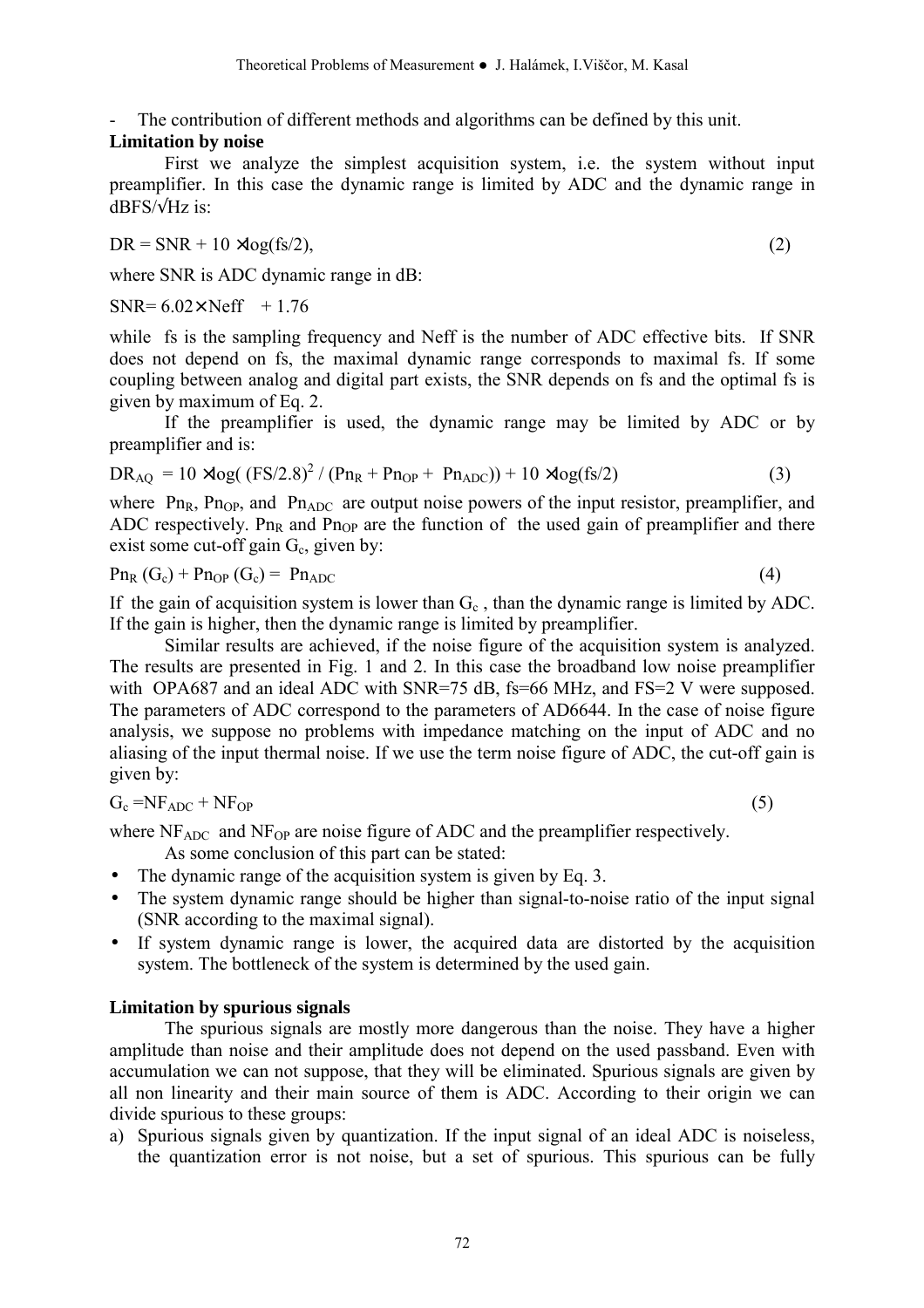transferred to noise, if the input signal includes a noise with an amplitude at least 0.35 LSB rms [2,3].

- b) Spurious signals given by DNL of ADC. Corresponding spurious can be again transferred to noise, but not fully in all cases and the noise amplitude must be higher. If there exist missing codes, the elimination is sometimes not possible [3].
- c) Spurious signals given by limited slew rate of sample and hold circuit. Such spurious can not be eliminated by input noise or by dither. The only way is to use faster ADC or to change the frequency plan. The frequency of the input strong signal must be moved out of the odd multiples fs/2 [4].

There exist more other sources of spurious signals, as the coupling between digital and analog part, the coupling with a power supply, etc. The analysis of spurious signals is neglected not only in drafts of ADC standards, but also in literature.

### **Other limitation**

A constant amplitude of the full scale signal and constant ADC output noise were supposed in the previous analysis. This is not generally valid. The full scale amplitude may depend on ADC frequency response. The identical attenuation of the strong and weak signals can be supposed and if this attenuation is significant, it must be subtracted in Eq. 3.

The ADC output noise is not constant, if there exist some jitter in acquisition system. We must count with corresponding error signal:

$$
P_{jitter} = 2 (\pi \times A_{in} \times f_{in} \times dt)^{2}
$$

(6)

where  $A_{in}$  and f<sub>in</sub> are the amplitude and frequency of the input signal respectively and dt is the rms of jitter.

### **Conclusion**

The dynamic range is given by two independent parameters - limitation by noise and limitation by spurious signals. The limitation by noise is not possible to be expressed by dB, only with the unit dBFS/√Hz the real dynamic range is given. With this unit the systems can be compared and the analysis of needs and the system optimization may be done. The achievable dynamic range is at present 150 dBFS/√Hz.

In the area of noise limitation all theoretical problems are known and the only question is, when the proper unit will be used. The working group of IEEE TC-10 promised to include this unit in the IEEE Std 1241. In the area of spurious free dynamic range there exist more theoretical questions how to minimize spurious signals and the needed analysis has not been done yet.

**Acknowledgement:** The work was supported by the grant of Grant Agency of the Czech Republic No. 102/00/1262.

### **References:**

- 1. DYNAD SMTC-CT98-2214. European project. Methods and draft standards for the dynamic characterization and testing of Analogue to Digital converters. January 2001; http://www.fe.up.pt/~hsm/dynad
- 2. H.E. Hilton: A 10-MHz ADC with 110-dB linearity. Hewlett-Packard Journal, vol. 44, No.5, Oct. 1993, pp.100-112.
- 3. M. Villa, F. Tian, P. Cofrancesco, J. Halámek, M. Kasal: High resolution digital quadrature detection. Rev. Sci. Instrum., vol. 67, No. 6, June 1996, pp. 2123-2129.
- 4. J. Halámek, M. Kasal, P. Jurák, M. Villa, P. Cofrancesco: Frequency bandwidth and jitter measurement. Proc of ISDDMI'98, Naples, Italy, Sept. 1998, pp. 393-398.